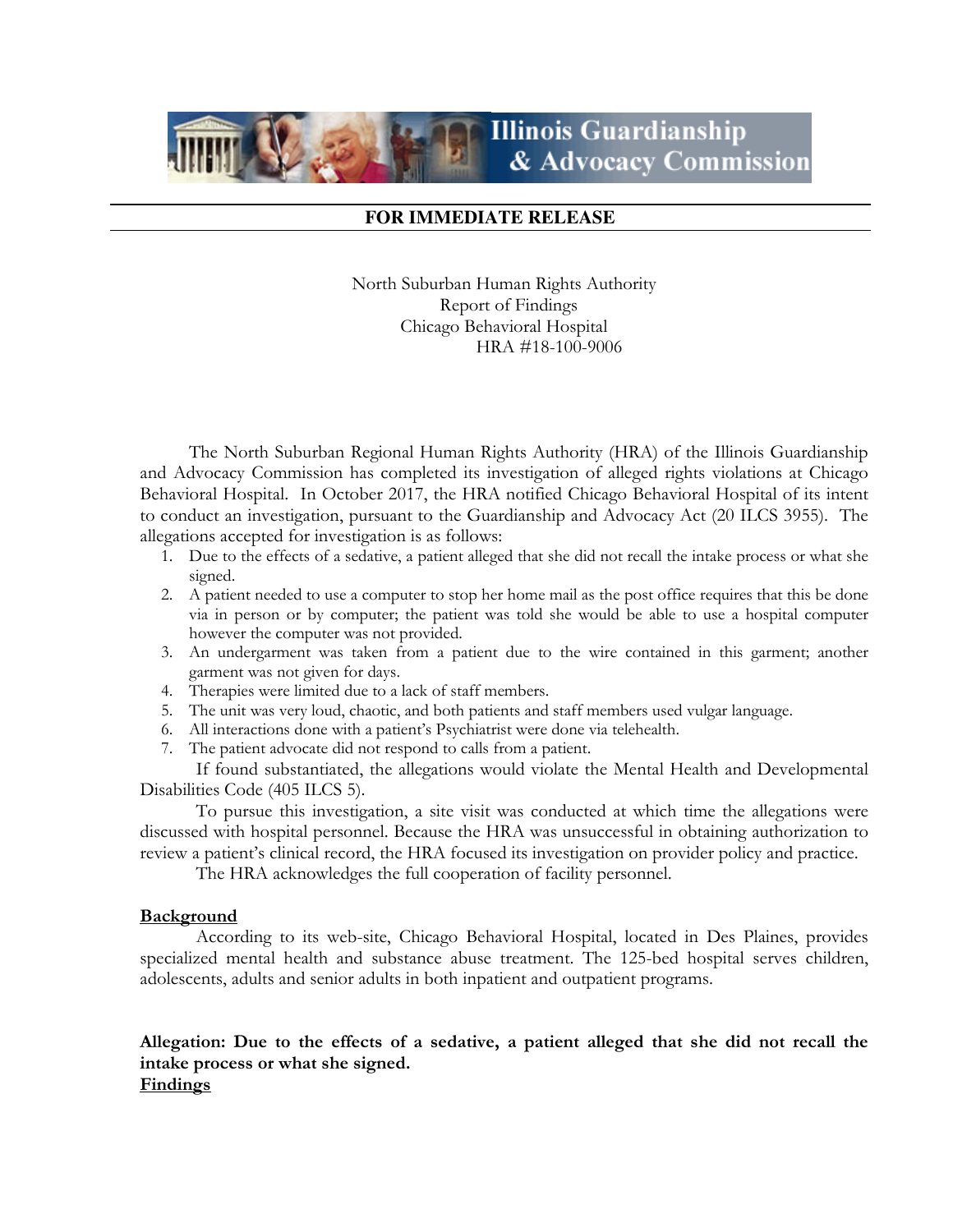At the site visit, the Intake Worker stated that patients are typically sent from area hospital emergency departments. It was explained that the initial assessment can take anywhere from 1 to 1 ½ hours. Once the patient is determined to need inpatient services, all rights and responsibilities are given and explained to patient. When the patient enters the unit, unit staff members are given a packet of admission forms and it is understood by unit staff that all rights information has been disseminated. However, should a patient be too ill to understand the information that is being given, the Intake Worker will defer this procedure and endorse to the unit staff that this must be completed.

The hospital's policy for Admission of Patient To The Unit states (in part) that "patient rights shall be given to the Patient by the Intake Coordinator and any assistance needed to understand these rights shall be made available. All individuals shall be treated with dignity and respect within an individualized service program. Patient's communication needs shall be identified and addressed."

#### **Conclusion**

Pursuant to the Illinois Mental Health and Developmental Disabilities Code, Section 2-200, "(a) Upon commencement of services, or as soon thereafter as the condition of the recipient permits, every adult recipient, as well as the recipient's guardian or substitute decision maker, and every recipient who is 12 years of age or older and the parent or guardian of a minor or person under guardianship shall be informed orally and in writing of the rights guaranteed by this Chapter which are relevant to the nature of the recipient's services program."

The hospital has measures in place to ensure that the patient is aware of all aspects of the admission process. It is concluded that rights were not violated; the allegation is unsubstantiated.

# Allegation: A patient needed to use a computer to stop her home mail as the post office requires that this be done via in person or by computer; the patient was told she would be able to use a hospital computer however the computer was not provided. Findings

At the site visit, it was stated that computers located at the nursing station are available for patient use. However, this would be determined on a case-by-case basis depending on the patient's acuity, presentation and behavior. It was also stated that many patients have smart phones and staff members allow patients to take care of personal business on their own phone with supervision. It was stated that they realize that the world does not stop when a person needs inpatient services and that every day responsibilities such as rent, bills, etc., must be taken care of. It was offered that they try to make everything as smooth as possible so that when the patient returns to his/her home it is a seamless (as possible) transition.

#### **Conclusion**

The Mental Health Code calls for adequate and humane care pursuant to an individual service plan. (405 ILCS 5/2-102a). To protect patient rights, the hospital has measures in place to ensure that patients can take care of personal matter while receiving inpatient services; the allegation is not substantiated.

# Allegation: An undergarment was taken from her due to the wire contained in this garment; another garment was not given for days.

#### Findings

Hospital personnel seemed surprised by this allegation because the staff member will, with the patient's permission, remove the wire from the undergarment and that this is a very common practice. The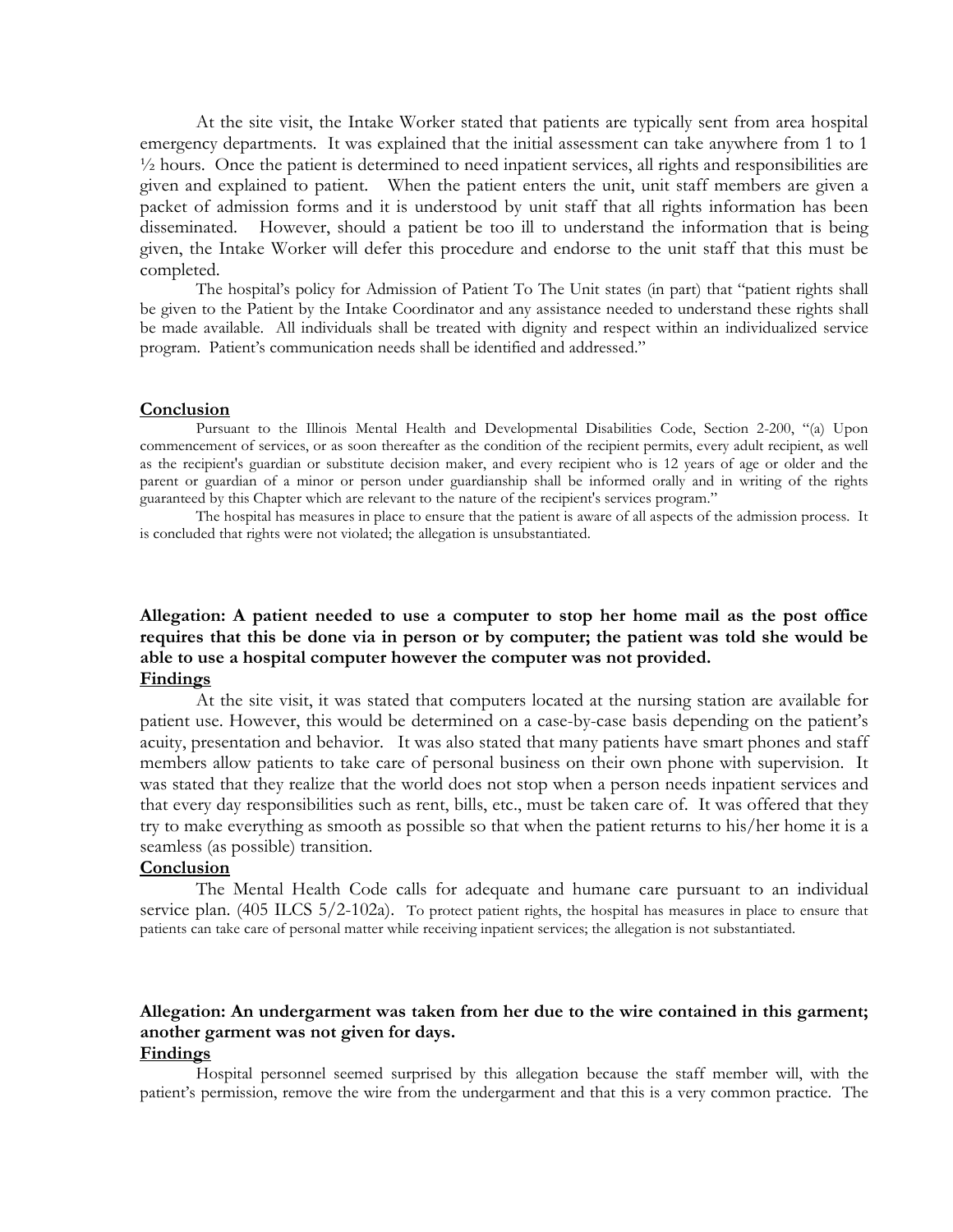patient then is able to use her own undergarment. It was stated that the hospital buys undergarments for patient use, typically sports bras for females. They also purchase and have on hand about 10 sets of clothing for males/females. The hospital also accepts donations. It was explained that if a patient was an extremely large size, the patient might have to go without a garment while the appropriate size is purchased, but other cover-ups would be offered. It was stated that it would be highly unusual to go for more than 12 hours without undergarments, as this could create anxiety on the patient and detract from treatment. It was also stated that the patient may not have liked what was initially offered and thus refused to wear anything. The HRA was shown clothing available for patient use.

#### **Conclusion**

The Mental Health Code calls for adequate and humane care. (405 ILCS 5/2-102). We found nothing to support this claim; the allegation is not substantiated.

## Allegation: Therapies were limited due to a lack of staff members. Findings

Hospital personnel expressed that they pride themselves in assuring that groups are run as scheduled and on-time. Staff ratios are maintained at 1-5 or 1-7 depending on acuity level of patients. They stated they have a regimented program with LCSW's (Licensed Clinical Social Worker) or LCPC's (Licensed Clinical Professional Counselor), Activity Therapy as well as Music Therapy. Needs are different for each patient and they attempt to meet each need. When asked, it was stated that Management conduct unit walk-throughs to make sure that groups are being run as scheduled. The HRA toured a unit and observed the posted group being conducted as scheduled.

The HRA requested and received copies of the program schedule for the adult, intensive treatment and adolescent programs. Each program had daily scheduling from morning until late evening.

#### **Conclusion**

The Mental Health Code calls for adequate and humane care pursuant to an individual service plan. (405 ILCS 5/2-102a). To protect patient rights, the hospital has measures in place to ensure that patients are provided with structured programming. The allegation is not substantiated.

# Allegation: The unit was very loud, chaotic, and both patients and staff members used vulgar language.

## Findings

When discussing the allegation that staff members use vulgar language, it was stated that there is initial orientation and specialized training along with competency training that addresses the proper way to communicate with patients and vulgar language would never be tolerated by staff. It was stated that under no circumstances are staff to use inappropriate language. The staff member would be reprimanded and/or fired for this infraction. When asked, it was stated that staff members would be comfortable reporting the inappropriate behavior of a fellow staff member to his/her supervisor.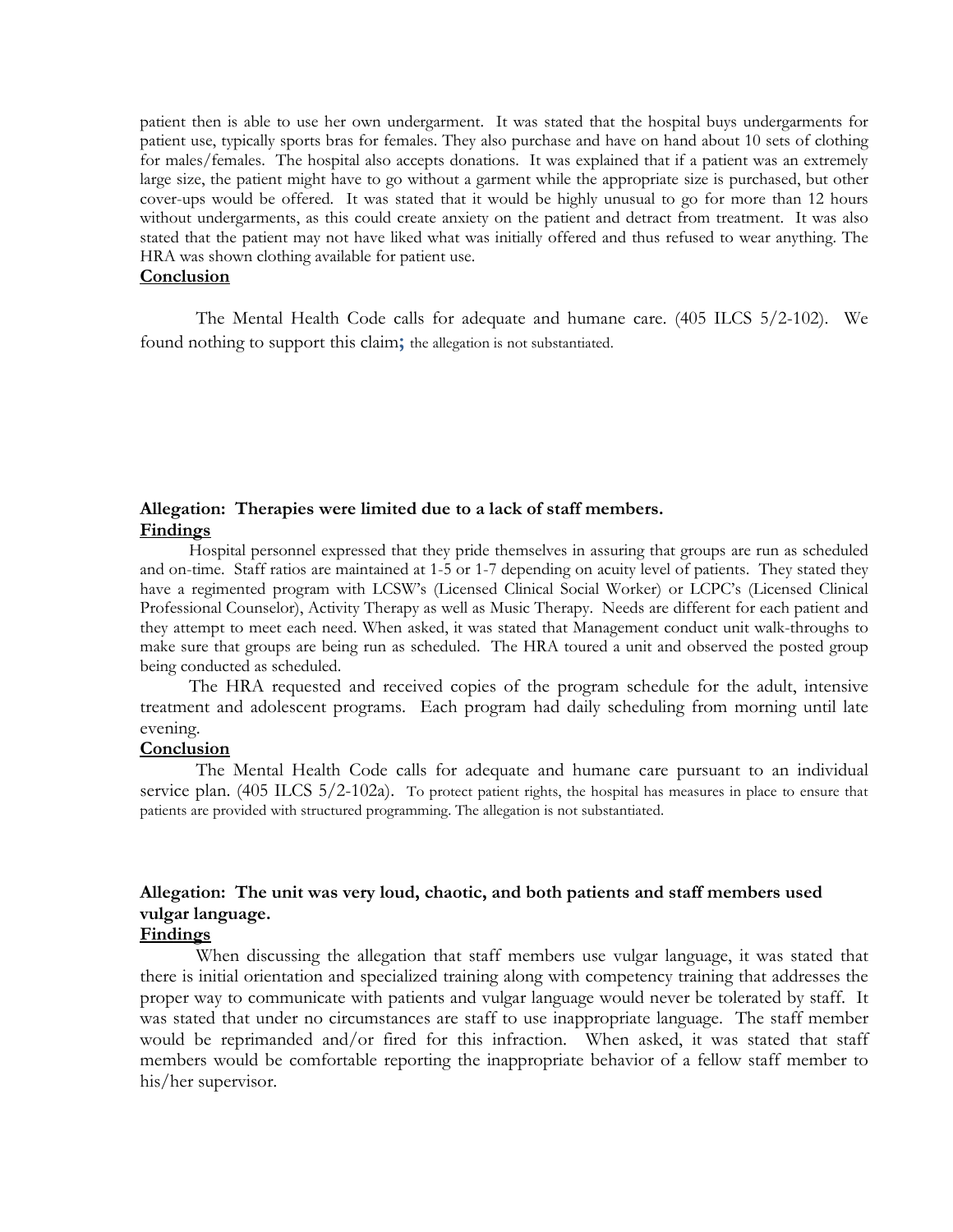It was offered that some units can be loud and at times even chaotic. The goal, however, is to maintain a safe environment. When discussing the assertion that some patient use vulgar language, it was explained that they cannot prevent patients from using vulgar language. They do, however, tell the patients that there are certain expectations on the unit, and appropriate language is a unit expectation.

The hospital's Employee Conduct policy states that it is the policy of CBH to "provide efficient and professional service to all patients, visitors, and co-workers. Employees are to be courteous to everyone."

# **Conclusion**

The Mental Health Code calls for adequate and humane care pursuant to an individual service plan. (405 ILCS 5/2-102a). The Mental Health Code also calls for freedom from abuse and neglect (405 ILCS 5/2-112). The hospital has measures in place to ensure that both staff members and patients conduct themselves appropriately; the allegation is unfounded.

#### Allegation: All interactions done with her Psychiatrist were done via telehealth. Findings

The U.S. Department of Health and Human Services defines telehealth as the use of electronic information and telecommunications technologies to support and promote long-distance clinical health care, patient and professional health-related education, public health and health administration. Technologies include videoconferencing, the internet, store-and-forward imaging, streaming media, and terrestrial and wireless communication.

In discussing this allegation, it was stated that they have used telehealth on three separate occasions. A secured telehealth site was located that ensured HIPAA (Health Insurance Portability and Accountability Act) compliance. In each of the interactions, both the Physician and the patient were in agreement (the Physician was out of the country due to a death in the family). If telehealth was presented as an option and the patient expressed not wanting to participate, the patient would be assigned to another Physician. When asked, it was offered that the sessions were not recorded. **Conclusion** 

The Mental Health Code calls for adequate and humane care pursuant to an individual service plan. The Plan is to be formulated and periodically reviewed with the participation of the recipient to the extent feasible (405 ILCS 5/2-102a). The hospital has measures in place to ensure that should the patient not want to participate in telehealth, other options are available; the allegation is unsubstantiated.

# Allegation: The patient advocate did not respond to calls from a patient. Findings

There is one patient advocate at the hospital and he has two assistants; there is a centralized phone number which allows for immediate response from hospital personnel. It was stated that they try to respond to all calls within 24 hours. Hospital advocates also review on-line complaints and follow-up on those. Patients also have the option of filing a grievance by written form and it is responded to with 24 hours.

The Hospital's three page, multi-step Grievances and the Patient Advocate policy states in part that the hospital will "provide an effective mechanism for handling patient, family, guardian,